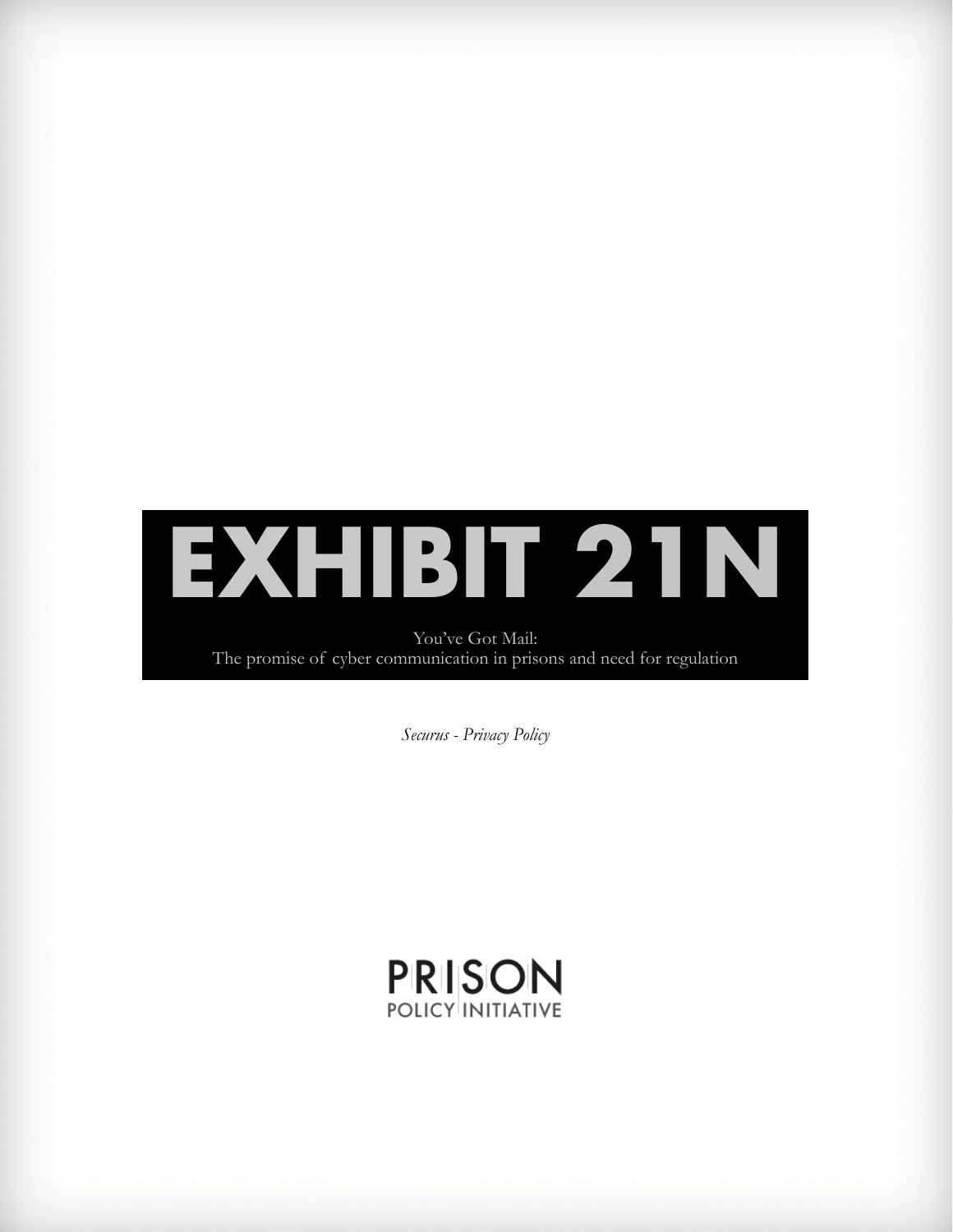**Securus Privacy Policy https://securustech.net/web/securus/privacy Cached copy at: http://www.webcitation.org/6eH1Hq2t5**

### **PART I: PRIVACY POLICY**

This privacy policy describes how Securus uses and protects the information we collect about you, our customers and the users of our products and services. Any and all purchases or users of Securus products and services, as well as visitors to our website, are subject to this privacy policy.

### **A) What information do we collect?**

We collect information from you when you open an account or register for online account access. You may be asked, whether by a live agent, computer, telephone, mobile device or otherwise, to provide your name, date of birth, social security number, e-mail address, mailing address and phone number. You may be asked to provide a credit card number and associated information.

### **B) What do we use your information for?**

Any of the information we collect from you may be used in one of the following ways:

1) To process transactions and manage your account (your information, whether public or private, will not be sold, exchanged, transferred, or given to any other company for any reason whatsoever, without your consent, other than for the express purpose of delivering the purchased product or service requested);

2) To send you periodic e-mails (the e-mail address you provide may be used to send you information and updates pertaining to your order, as well as occasional Securus news, updates, and related product or service information, etc.);

3) To personalize your experience (your information helps us to better respond to your individual needs);

4) To improve customer service (your information helps us to more effectively respond to your customer service requests and support needs);

### **C) How do we protect your information?**

We implement a variety of security measures to maintain the safety of your personal information when you open an account or otherwise provide, enter, submit, or access your personal information. We offer the use of a secure server. All sensitive/credit information you supply is transmitted via Secure Socket Layer (SSL) technology and encrypted into our payment gateway provider's database. There, it is accessible only by those employees and agents with special access authorization rights who are required to keep the information strictly confidential. Upon completion of a transaction, your private information (credit cards or debit card number, bank routing or checking account numbers, etc.) will not be stored on our servers.

#### **D) Do we use cookies?**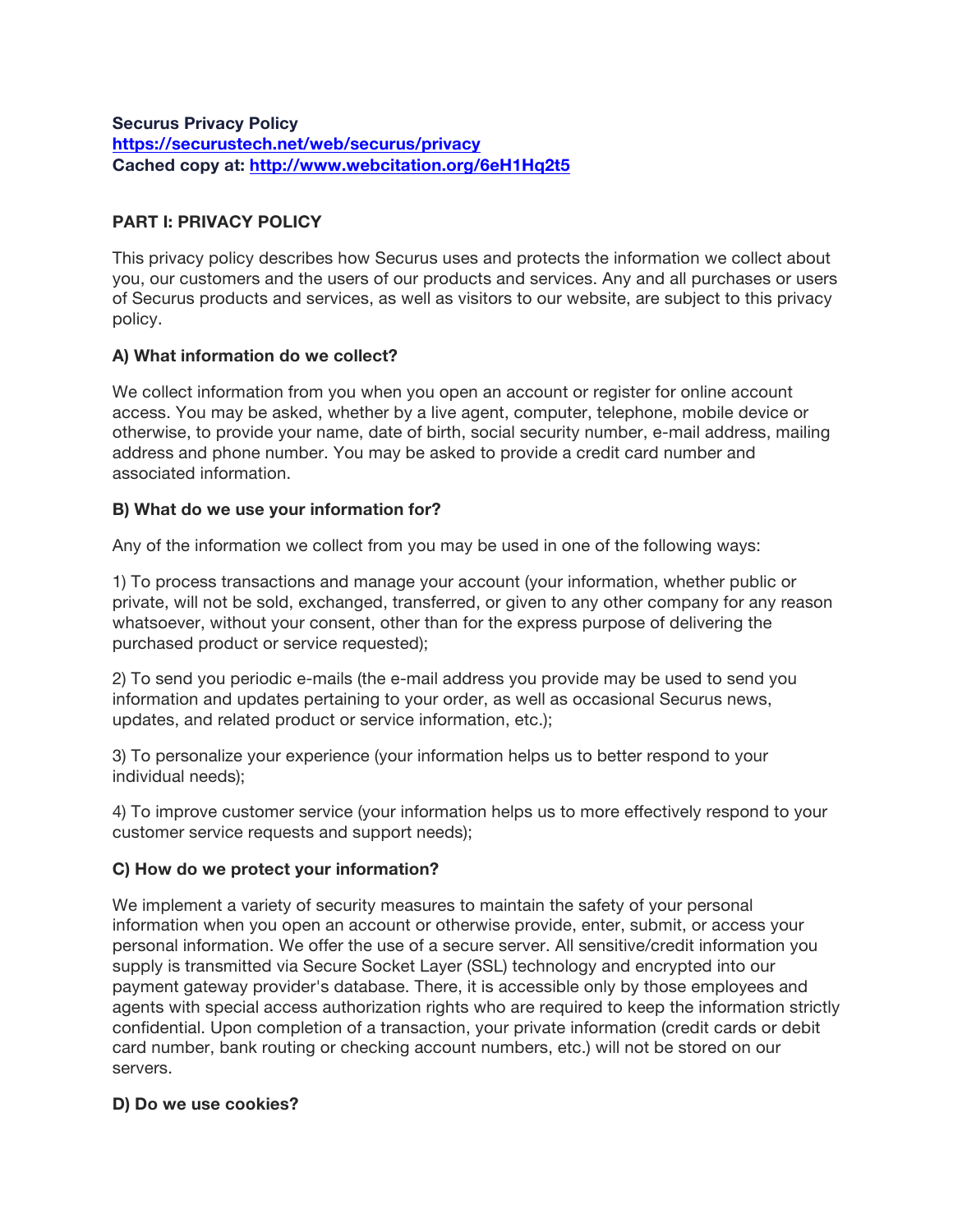Yes. Securus uses cookies in two limited contexts, both for the sole purpose of assisting you in the use of your account. Cookies are used when a user enables either of these two features: 1) choosing to view the full site when accessing our website via a mobile device; or 2) choosing to have the website remember your information when logging into our website. The first type of cookie lasts only for the duration of the browsing session; the second type lasts for one year, and can be disabled or enabled as you select. By using our website, you consent to our use of cookies. More details regarding cookies in the context of Securus' video offerings is described below.

### **E) Do we disclose any information to outside parties?**

We do not sell, trade, or otherwise transfer to outside parties your personally identifiable information, with the exception of trusted third parties who assist us in operating our website, conducting our business, or providing service to your account, so long as those parties agree to keep this information confidential. We may also release your information as required by law, to enforce our website policies, or protect our or others rights, property, or safety.

### **F) Third party links**

Occasionally, at our discretion, we may include or offer third party products or services on our website. These third party sites have separate and independent privacy policies. We have no responsibility or liability for the content and activities of these linked sites. Nonetheless, we seek to protect the integrity of our site and welcome any feedback about these sites.

### **G) Information used in connection with and in support of law enforcement activities**

When provided with a warrant or other lawful order, and when in possession of information about you, we will assist law enforcement in the conduct of its affairs. Law enforcement, by purchasing and using our services and accessing our website, shall act in accordance in all legal authorities.

## **H) Our Privacy Policies with respect to Securus Video Visitation**

Our Privacy Policies with respect to Securus Video Visitation (SVV) are set forth in more detail below.

### **I) Changes to our Privacy Policy**

If we decide to change our privacy policy, we will post those changes on this page, and we reserve the right to do so at our discretion. Any changes shall take effect immediately unless otherwise required by law. We will notify you of changes in advance in cases required by law.

### **Part II. ADDITIONAL PRIVACY POLICIES IN REGARD TO THE SECURUS VIDEO VISITATION (SVV) PRODUCT**

In addition to the terms set forth above, the following shall also apply to purchases or users of Securus' Video Visitation (SVV):

### **J) Access by Governmental Authorities**

Purchasers and users acknowledge, understand and agree that the SVV session and the data collected in the use of SVV will be accessed, reviewed, analyzed, searched, scrutinized,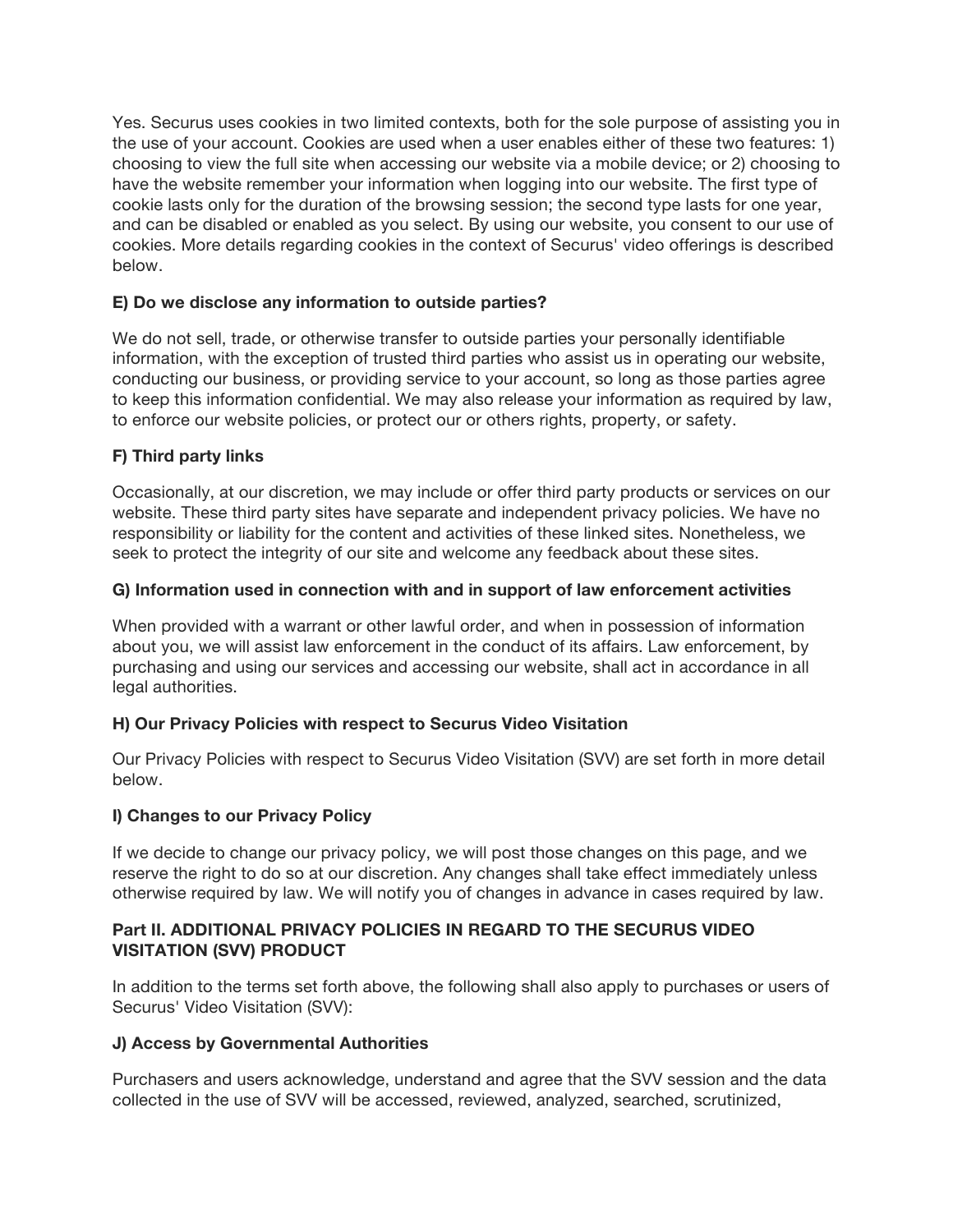rendered searchable, compiled, assembled, accumulated, stored, used, licensed, sublicensed, assigned, sold, transferred and distributed by personnel involved in the correctional industry (federal, state, county and local), investigative (public and private), penological or public safety purposes and specifically including the Department of Homeland Security and any other antiterrorist agency (federal, state and local) (collectively, "Law Enforcement").

## **K) No Responsibility**

You agree that Securus assumes no responsibility for the activities, omissions or other conduct of any member of Law Enforcement (a "Law Enforcement Official"). Relative to SVV, Securus acts solely as a portal for the online distribution and publication of electronically distributed information and has no obligation to screen communications or information in advance and is not responsible for screening or monitoring electronic communications sent via this Service. Securus has no liability or responsibility to users for performance or nonperformance of the Service. Securus may take any action with respect to user submitted information that it deems necessary or appropriate, in its sole discretion.

## **L) General**

Securus is committed to providing a means by which detainees (collectively "detainees" and individually a "detainee") currently incarcerated in a facility (collectively "facilities" and individually a "facility") may establish electronic communication with the user pursuant to this Service. The use of SVV is conducted pursuant to the terms hereof. We want to provide a helpful user experience, but one where all participants understand that the contents of any and all such SVV as well as the information relating to the transfer of money may be accessed, reviewed, analyzed, searched, scrutinized, rendered searchable, compiled, assembled, accumulated, stored, used, licensed, sublicensed, assigned, sold, transferred and distributed by Law Enforcement. As such, you must approach your use of SVV without any reasonable expectation that the contents of these communications are, or will remain, private and/or protected by any legal privilege. With that background in mind, the following reflects our approach to providing the SVV Service, whether you are currently a Detainee or a user.

### **M) Personal Information About Securus Video Visitation Users**

When you sign up to use the SVV Service, you must provide Securus with certain personal information such as name, address, e-mail address, telephone number, credit card number, etc. We will use this information primarily in connection with efforts to provide the SVV Service. You understand, acknowledge and agree that this information may be shared with Law Enforcement and that we may use and compile that information as part of our responsibilities to Law Enforcement. As a result, you understand, acknowledge and agree that you will not have an expectation of privacy concerning the contents of any Account information.

### **N) Information that we automatically receive**

In addition to the information you provide to us when you establish your SVV account, Securus receives and stores certain information whenever you participate in SVV. For example, and as noted above, Securus uses cookies. We do this so that we can recognize you when you visit our website. Additionally, we identify the numerical IP address assigned to your computer by your Internet Service Provider. By using our website, you consent to our use of cookies.

### **O) Use and Disclosure**